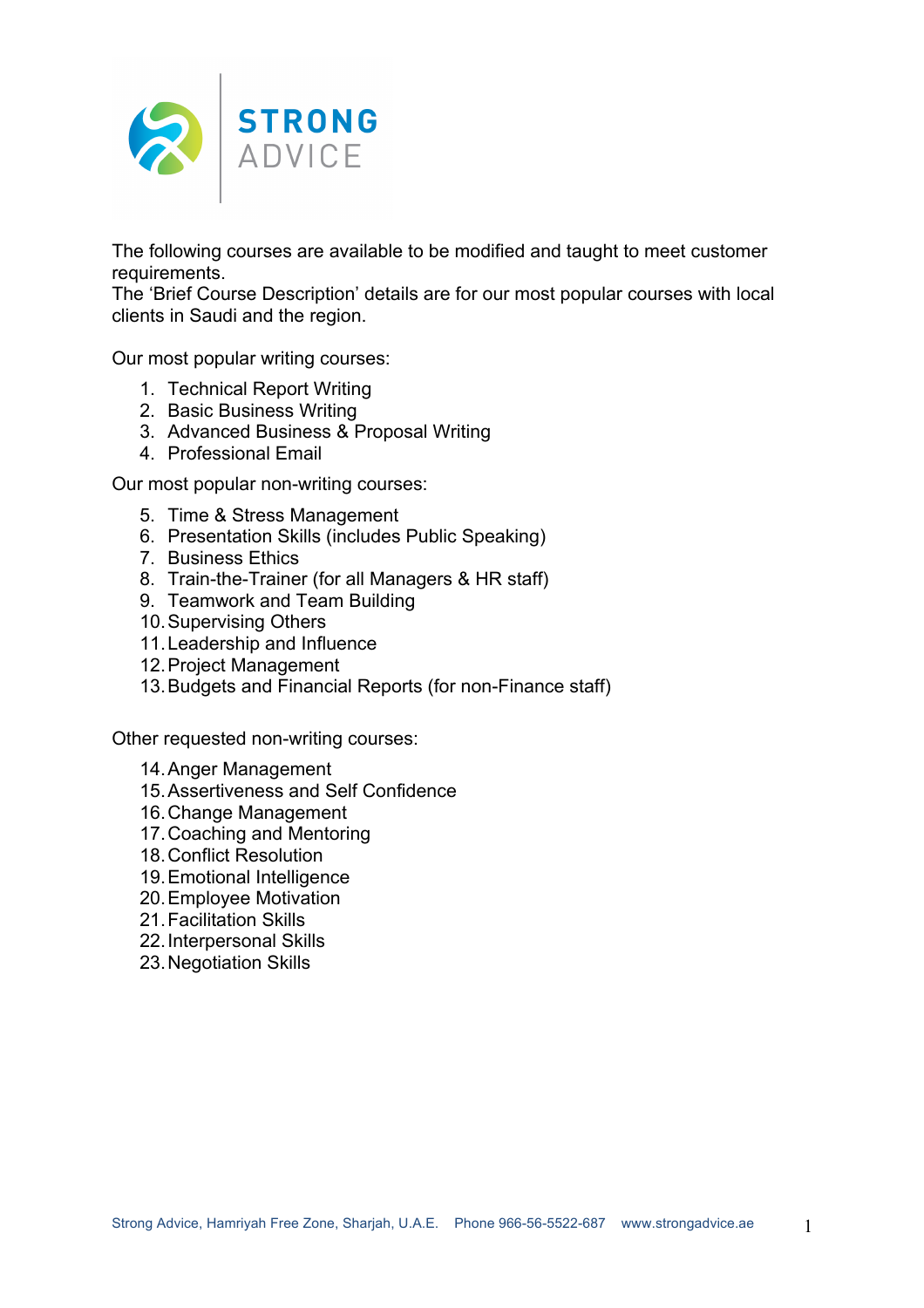# **Brief Course Descriptions**

All courses are taught interactively. Classes include short presentations, exercises that review topics covered, followed by trainer and peer feedback. Students work individually and in groups to plan, compose and revise the exercises to make sure that they have mastered the content. They spend time preparing for situations encountered in their business & industrial world.

## **Basic Business Writing**

Basic Business Writing is designed to give trainees the ability to write with effectiveness in all business related correspondence. The trainees will learn a process, how to organize and format, use correct style and tone, and other issues regarding company communication. After observing correct principles, they will then put them into practice. The course is designed so that they can leave the class and use these skills immediately. A significant portion of this course is now devoted to the effective use of email.

## **Technical Report Writing**

This is one of our most popular courses designed for engineers, technicians and foremen. This is not a writing course in the traditional sense but we will spend time showing students how to compact sentences tightly, how to structure different kinds of paragraphs and sentences for different purposes, and more. The specialized writing is what we will work on, so students should have at least a low intermediate level of writing for maximum benefit.

### **Advanced Business & Proposal Report Writing**

Here students will learn step by step how to prepare a clear and complete proposal that will be effective in the business world. Writing reports or proposals can be confusing, but with guidance the process and presentation can be made simpler, more focused and efficient. This will give a better result to present to your audience. Oral and written proposals are practiced with feedback from the trainer.

- Identify the best kind of proposal for the desired purpose.
- Use a specific process to prepare the proposal.
- Write in the specific style required in these contexts.
- Use the correct formatting for a proposal.
- Report sources accurately and correctly.
- Understand the ways of presenting information.
- Write effective proposals that get results.

### **Professional Email**

Most business professionals never learned how to efficiently use email. Starting with when not to send an email, this course focuses on improving the email communication process.

- How to implement the various features of e-mail programs and secure their e-mail by using encryption, digital signatures, and passwords.
- How to use headers effectively in an e-mail message and structure the body of an e-mail message.
- How to write e-mail with recipients in mind and manage their e-mail volume.
- Use proper netiquette styles and know when to use emoticons and electronic abbreviations.
- Communicate online, use language and punctuation, and develop efficient writing habits.

### **Time & Stress Management**

This course teaches the participants on various aspects of time management, productivity and planning to get the most from everything they do. The course covers proven systems and processes. These can boost productivity immediately. Participants will learn:

- How to correctly use digital calendar systems
- How to delegate for their benefit and their employees
- How to plan effectively
- How to quickly prioritize tasks to maximize mental productivity.

Positive and negative stress is a constant influence on all of our lives. The trick is to maximize the positive stress and to minimize the negative stress. This workshop will give participants a three-option method for addressing any stressful situation, as well as a toolbox of personal skills, including using routines and relaxation techniques.